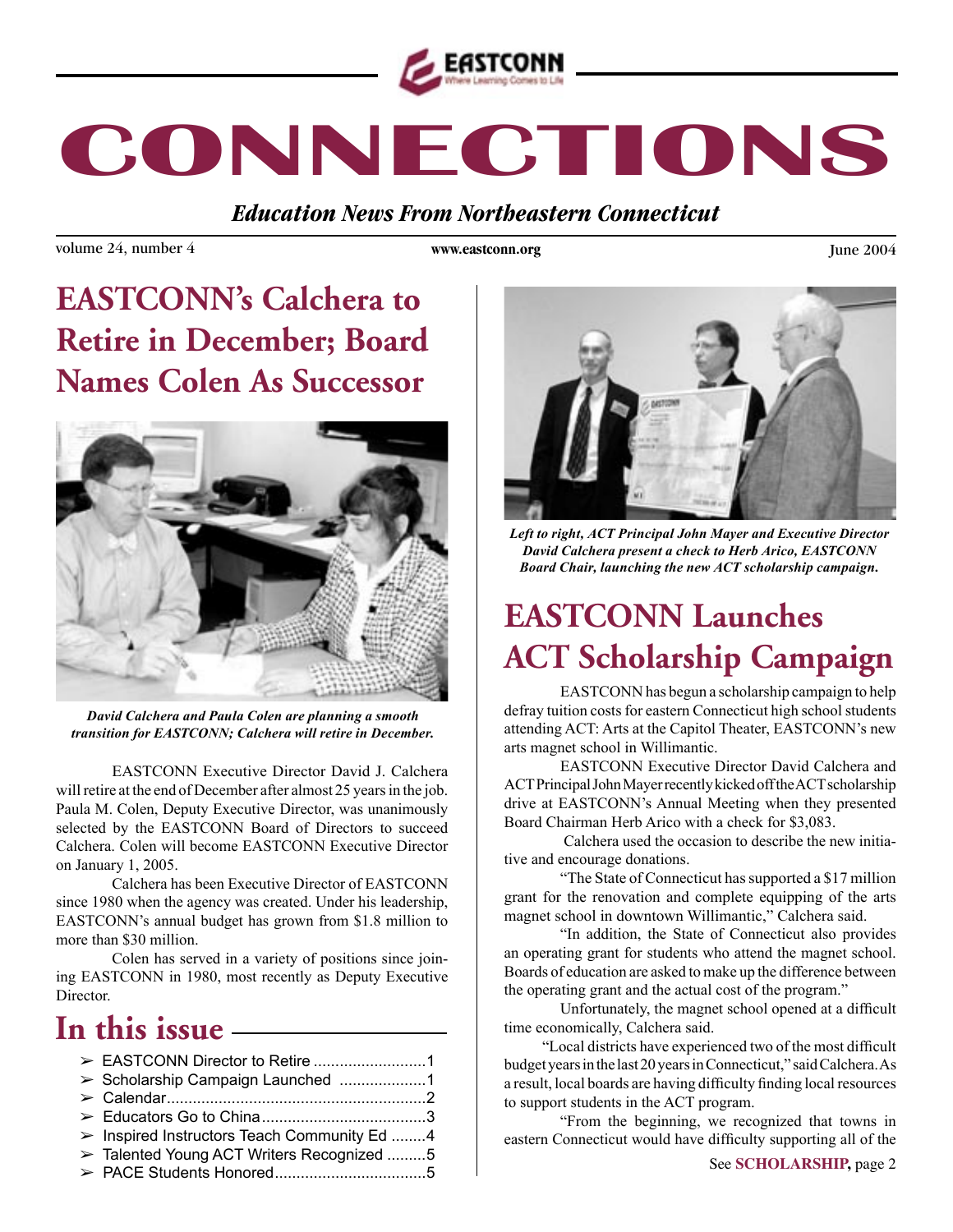# **Calendar of EASTCONN Events**



#### **JUNE 2004**

28 ......... Technology as a New Literacy - CT Statewide Technology Conference, Water's Edge, Westbrook

#### **JULY 2004**

- 12 ......... Picturesque Writing
- 13 ......... Dynamic Instructional Units
- 14 .........Integrating "Empowering Writers" and Comprehension Strategy Instruction into Anthology and Trade Books
- 19 .........Introduction to MarcoPolo: Internet Content for the K-12 Classroom
- 19-30....Classroom Management Strategies (Online)
- 20 ......... MarcoPolo Website: K-12 Lesson Development Integrating Technology
- 21, 22 ... iMovie: Making Movies with Your Students
- 26, 27 ...Taking the Mystery Out of Creating Webpages

#### **AUGUST 2004**

- 2........ The Classroom Internet Workshop—An Instructional Tool to Promote Understanding and Higher Order Thinking
- 3........ Web Based Technology Tools that Support Literacy Learning
- 9........ Differentiation in Practice: Strategies and Tools
- 9, 10..Catching a Thousand Eyes: Music Videos Created by Students Based on Classroom Research
- 11 ........Implementing Seven Key Comprehension Strategies and Literature Conversations into Your Reading Program
- 12 ......... Supporting a Culture of Differentiated Instruction
- 17 ......... Differentiated Instruction; What It Is, What It Isn't
- 18, 19 ...CT Data Warehouse Users: Regional Training Options for District Data Leadership Teams

#### **SEPTEMBER 2004**

- 16........ School Improvement Planning (SIP) and NCLB Requirements
- 28........ Enhancing Oral Language—State Department of Education Reading First Module

*EASTCONN workshops are subject to change without notice. Please E-mail the EASTCONN Conference Offce at conferenceoffce@eastconn.org for more information about any of the meetings and workshops listed here.* 

*Workshop information is also available on our Web site at www.eastconn.org. Click on Workshops.*

#### **SCHOLARSHIP,** continued from page 1

students who wanted to attend this program," Calchera said. "However, it is important that boards begin to budget at least some support."

The unsubsidized cost of the program this year is \$3,000 per student.

 "Even a partial subsidy would help defray the cost of the program to parents of ACT students," explained Calchera.

In the meantime, EASTCONN has entered into partnership with the Community Foundation of Northeast Connecticut to create a scholarship fund for ACT students with fnancial needs. In the last few months, more than \$3,000 has been donated by the EASTCONN board, management and others with ties to the students and staff at the school. More than half came from friends and family of ACT Principal John Mayer.

 "We would hope and expect that interested parties will provide donations to the program, " said Calchera.

Contributions may be made in a number of ways to help support full or partial scholarships.

One fundraising event is already planned. EAST-CONN's 1st Annual ACT Scholarship Fund 5K Road Race will take place on Sunday, October 24. For more information, contact ACT School Counselor Tracy Pelletier at tpelletier@eastconn.org.

The ACT program will move to the newly renovated Capitol Theater in downtown Willimantic over the summer. Opening events are being planned for October.

For more information on the EASTCONN ACT Scholarship Fund, contact Dotty Budnick, at 860-455-0707 or dbudnick@eastconn.org.

**[Editor's Note: A brochure detailing the EASTCONN ACT Scholarship Fund is included in this newsletter.]**

> b  $\bullet$ b.

# **New Online EASTCONN Publications Now Available**

Visit www.eastconn.org to download a copy of:

*Summer at EASTCONN,* describing June-August 2004 workshops for teachers and administrators.

*The EASTCONN Professional Development Book for 2004-2005,* listing workshops, meetings and training sessions for teachers and administrators.

#### **EASTCONN Administration**

David J. Calchera, Executive Director Paula M. Colen, Deputy Executive Director

#### **EASTCONN Connections**

 Editor: Teddie Sleight ~ connections@eastconn.org Assistant: Cindy Laurendeau  $\sim$  claurendeau@eastconn.org

**Communications Department Dotty Budnick, Director EASTCONN**, 376 Hartford Turnpike, Hampton, CT 06247 860-455-0707 FAX: 860-455-0691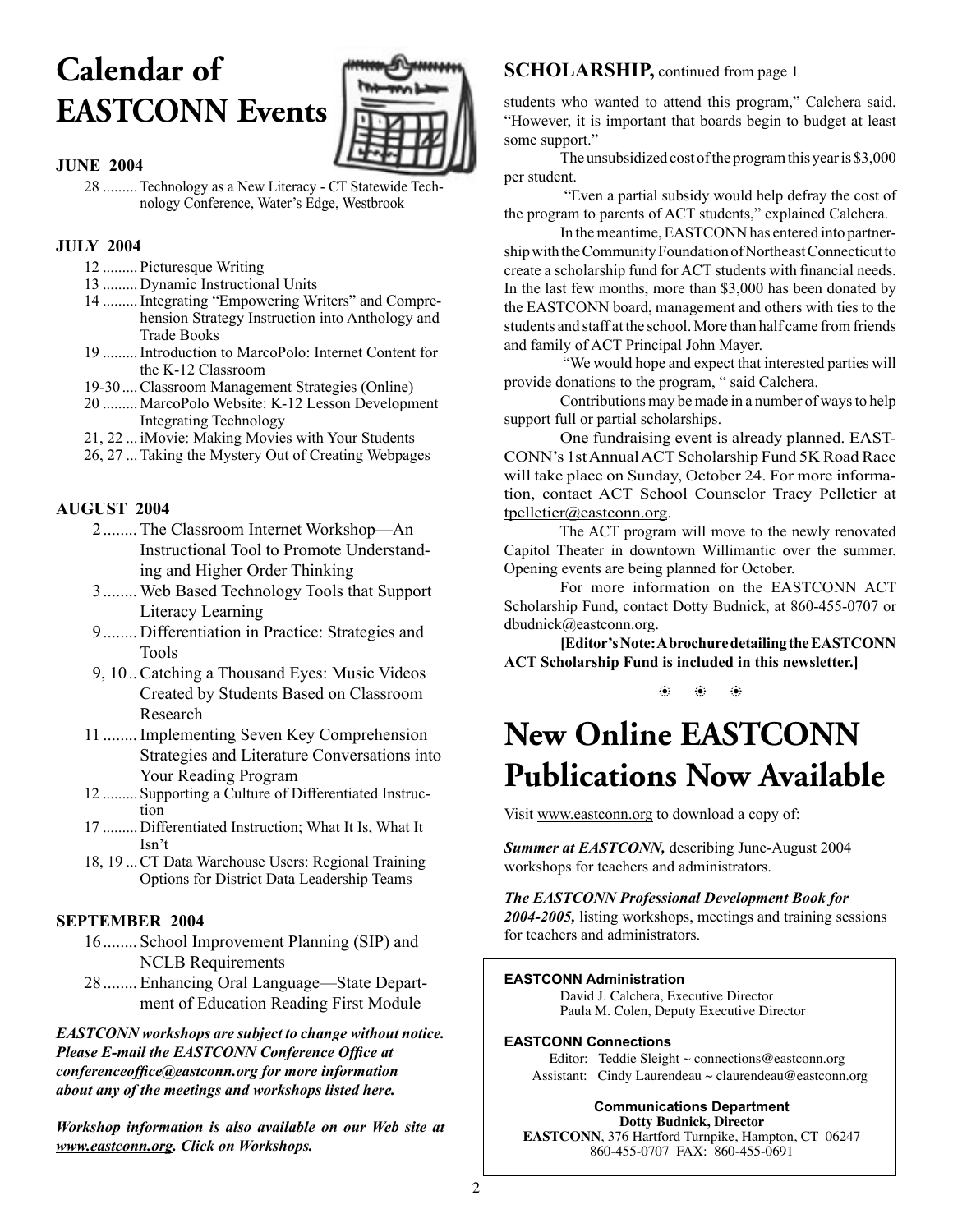## **Sandra & Sally Go to China... Group Trip a Memorable One**

In April, personnel from 12 Connecticut schools traveled to Shandong Province, China, for 10 days. Five districts from eastern Connecticut were represented, including Colchester, Columbia, Pomfret, Somers, and Region 19. Schools were selected and matched after a competitive application process and onsite visits both in Connecticut and Shandong.

The Connecticut-Shandong Sister School Project is funded through a grant from the Freeman Foundation to the Connecticut State Department of Education, in partnership with the World Affairs Council, Connecticut. EASTCONN provides administrative support to the program.

According to Dan Gregg, the CSDE Social Studies Consultant who led the delegation to China, this initiative is an extension of a relationship that began in 1986 between then-Gov. William O'Neill and the governor of Shandong Province in an effort to foster friendship, trade and other relationships between the two regions. It builds on a number of initiatives over the years designed to encourage collaborative educational activities and exchange.

In addition to visits with sister schools, members of the Connecticut project received briefings on the Chinese education system at the Ministry of Education in Beijing and the Shandong Provincial Education department in Jinan.

Each Connecticut school leadership team consisted of one administrator and one teacher coordinator. The Pomfret Community School team included Principal Sandra Ahola and Sally Rogers, the music teacher. Both had traveled to Asia before.

Pomfret Community School was teamed with the Kuiwen Zaochunyuan Primary School in Weifang. Ahola and Rogers spent a day visiting the school and another day touring the surrounding community. During their visit they had the opportunity to observe classes and meet with their counterparts.

Among their most valued souvenirs are letters from the Weifang students who begin studying English in the frst grade. One student wrote, "Hello. My name is Lin Huiming. I'm a primary school student. I'm from Weifang. Weifang is the kite capital of the world. The 20<sup>th</sup> of April is the Kite Festival. There are many kinds of kite [sic] in Weifang. Some kites look like dragons. Some look like eagles. Some look like bears. And some are triangle.[sic] This is a special holiday for many people."

Another wrote, "Hello! My name is Fu Shuhong. I'm in Class 5, Grade 3. How are you. Glad to meet you."



*Pomfret Community School Principal Sandra Ahola (left) and Sally Rogers, Music Teacher, pose in front of a watercolor on rice paper, a gift from their sister school.*

Upon her return, Ahola visited each Pomfret Community School class to share her experiences. "I was challenged in all ways possible," said Ahola to her students. "I couldn't read. I couldn't speak. I had to rely on other ways to communicate. I was challenged by eating with chopsticks. I was challenged by the currency. And I was challenged by the bartering." She brought back Chinese currency and showed students how exchange rates work.

Both Ahola and Rogers expressed a desire to return. "Eating, sleeping, drinking the culture – I became aware of and appreciate so many things [about China] more – the history and the future," said Ahola. "There were so many things that we barely touched on," added Rogers. "It left us hungry for more."

Both are looking forward to October when staff from the Shandong sister schools have been invited to visit Connecticut. Details are still being worked out.

Legislation extending the sister schools partnership initiative was passed this spring. Applications for the 2005 program are due on July 16, 2004. A copy of the RFP (Request For Proposal) is available on the CSDE Web site.

For more information about the Shandong Sister

*At left is a kite that Ahola and Rogers brought back from Weifang, known as China's City of Kites.*

### **EASTCONN 2004 Summer Camps**

#### **Explorations in Madcap Math and Alien Science**

Focus: Math and science skills Location: Lebanon Middle School, Lebanon

#### **The International Language and Performing Arts Festival**

Focus: International language, dance, music, masks, theatre and puppetry Location: Horace Porter School, Columbia

**Ages:** Grades 3-6 from participating schools **Times:** Monday-Friday, 8:45 a.m.-4:30 p.m. **Dates:** Session #1 (7/12-7/23); Session #2 (7/26-8/6) **Fee:** \$30.00/session

For more information, contact Carole Messier at 860-455-0707 or go to www.eastconn.org.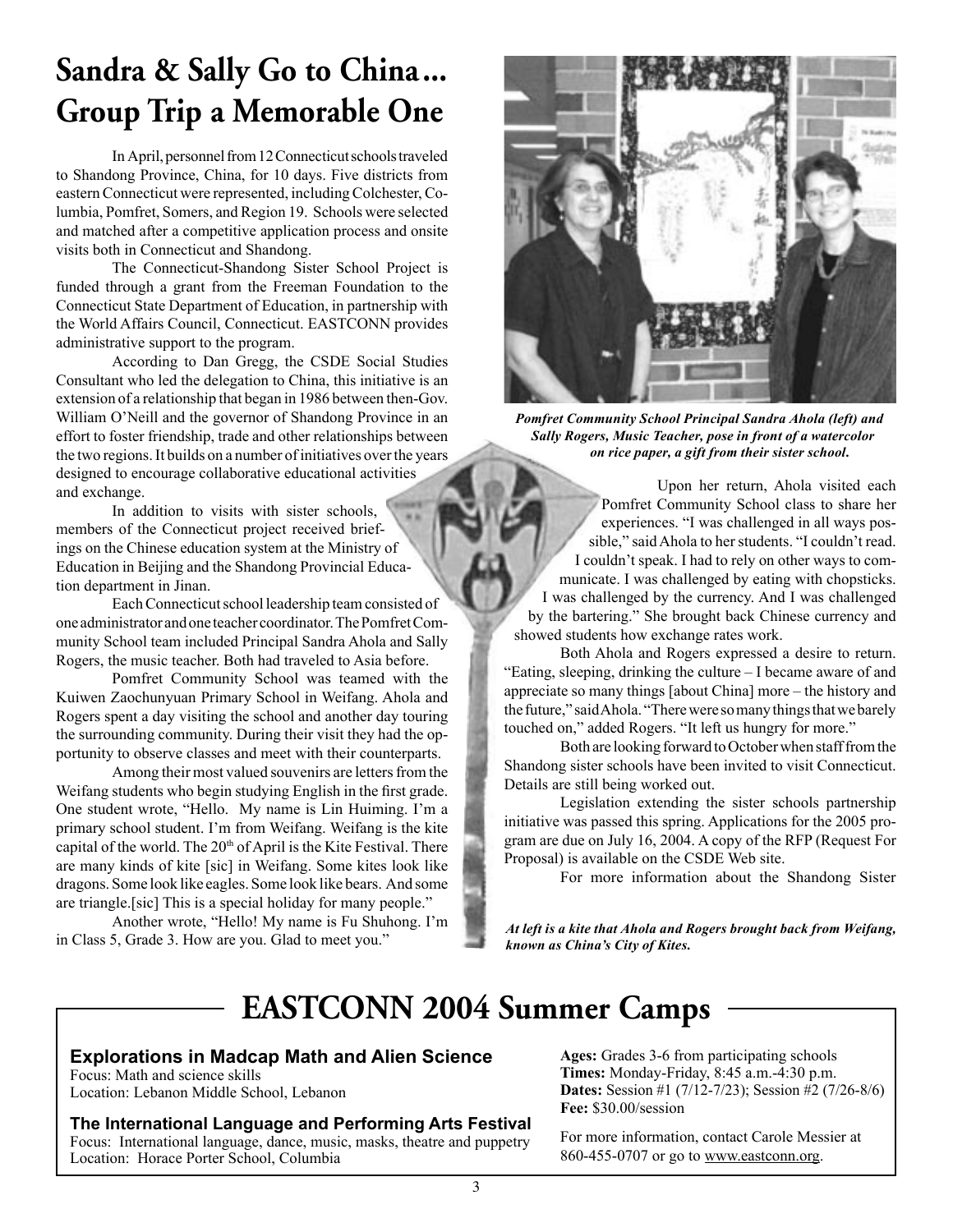### **Talented Instructors Share Joy of Learning in Adult Classes EASTCONN Community Education Program Continues to Thrive**

by Kate Fortier

At first glance, you might not think that a fiddle player, a computer programmer, a chef, a stone wall builder and a jewelry crafter would have much in common. Yet they share a mutual passion and purpose: each is a teacher for EASTCONN Community Education. And while their felds of interest may be diverse, their enthusiasm for teaching is the thread that binds them.

EASTCONN Community Education has been providing affordable, quality adult enrichment classes to northeastern Connecticut for more than 20 years. Administered out of EAST-CONN's Windham Community Learning Centers in Willimantic and Danielson, the program offers a wide variety of non-credit classes featuring hands-on learning throughout the region.

Most agree that the program's team of knowledgeable, friendly instructors is the key to its longevity and popularity.

"I love my job because as I work with existing and new instructors, I am constantly struck by the richness their particular craft or area of expertise adds to their lives – a richness they are eager to share with our Community Education students," said Program Coordinator Kate Fortier. "Whether they are passing on an age-old art or are preparing students for the work-world of tomorrow, passion for teaching is the common denominator among all of them."

Fiddle instructor Chuck Morgan discovered his love for the fddle almost accidentally.

"About seven years ago, I joined the Old Fiddler's Club of Rhode Island as a guitar player," remembers Morgan. "After a couple of years, I got tired of playing just chords to accompany the fddlers, so I bought a fddle for \$40 at a local auction house."

 After stumbling a bit through the learning process, Morgan fnally mastered the instrument.

"Now, I just thoroughly enjoy playing, and can play for hours," Morgan said. His motivation for joining EASTCONN Community Education as a fddle instructor a year ago was to share with others the pride he feels in being "part of a fddling fraternity and heritage that stretches across hundreds of years and thousands of miles." Both of his classes have been flled to capacity and students have raved about his instruction.

Dance instructor Marty Edwards is a seasoned teacher who has been sharing her passion for country line dancing with students for over 10 years.

"I love seeing my regulars every semester," said Edwards. "But, I also love teaching new students who just don't think they are going to get it. After a couple of classes, they are so happy at how quickly they have learned the steps. We say, 'There are no mistakes – just variations.'"

Chef and culinary instructor Cynthia Stewart sees great value in EASTCONN's program.

"The environment is not intimidating and this makes it easier for some people to try new things out," said Stewart. "The short sessions are easy to ft into our busy schedules and offer a break from the regular routine – a break that can keep us youngthinking as we learn new things and meet new people."

But it's not always about what the instructor brings to



*Community Education jewelry instructor Susan Swinney (right) provides guidance to a student. Photographer: Kate Fortier*

the student. According to Program Coordinator Fortier, "It's been my experience that the very best instructors are those who are as eager to learn from their students as they are to teach them."

Computer programmer Thomas Mason possesses a great deal of education and experience. But about a year ago, he began to question his career direction.

"I realized that I don't want to sit in an office and stare at a computer all day. I understand but don't enjoy the technical aspect of computers; I enjoy the human aspect of them – the communication and learning that they facilitate. I realized that I would probably enjoy teaching people how to use computers."

Susan Swinney, a crafter and seller of beaded jewelry, has also been inspired by her EASTCONN teaching experience. She says her classes are about so much more than technique and style.

"My students come to class with such a positive attitude, and they are encouraging to each other and to me. In fact, twice I have had students who were undergoing treatment for cancer. Both were cheerful, loved the class, and were a help and a delight to the rest of us. So, now I think to myself, 'Okay, so maybe my arthritis is bad today. Or, maybe I have a cold. But, gee whiz, girl! Get a jump on!'"

Stone wall builder Jim Weslowski fnds the true power of his stone wall building classes comes from hands-on learning and interaction among his students. "Each person has a whole, distinct set of experiences he or she brings to the class," Weslowski said. "To tap into each one and bring out that individual resource so the whole class can proft – that's the big story that comes from each little tale."

 To request a free copy of the EASTCONN Community and Adult Education Fall 2004 course brochure please call (860) 423-2591 in Willimantic or (860) 779-3770 in Danielson, or visit www.eastconn.org for a complete course listing. To learn more about becoming a Community Education instructor, please contact Program Coordinator Kate Fortier at (860) 423-2591 or kfortier@eastconn.org. Certification is not required.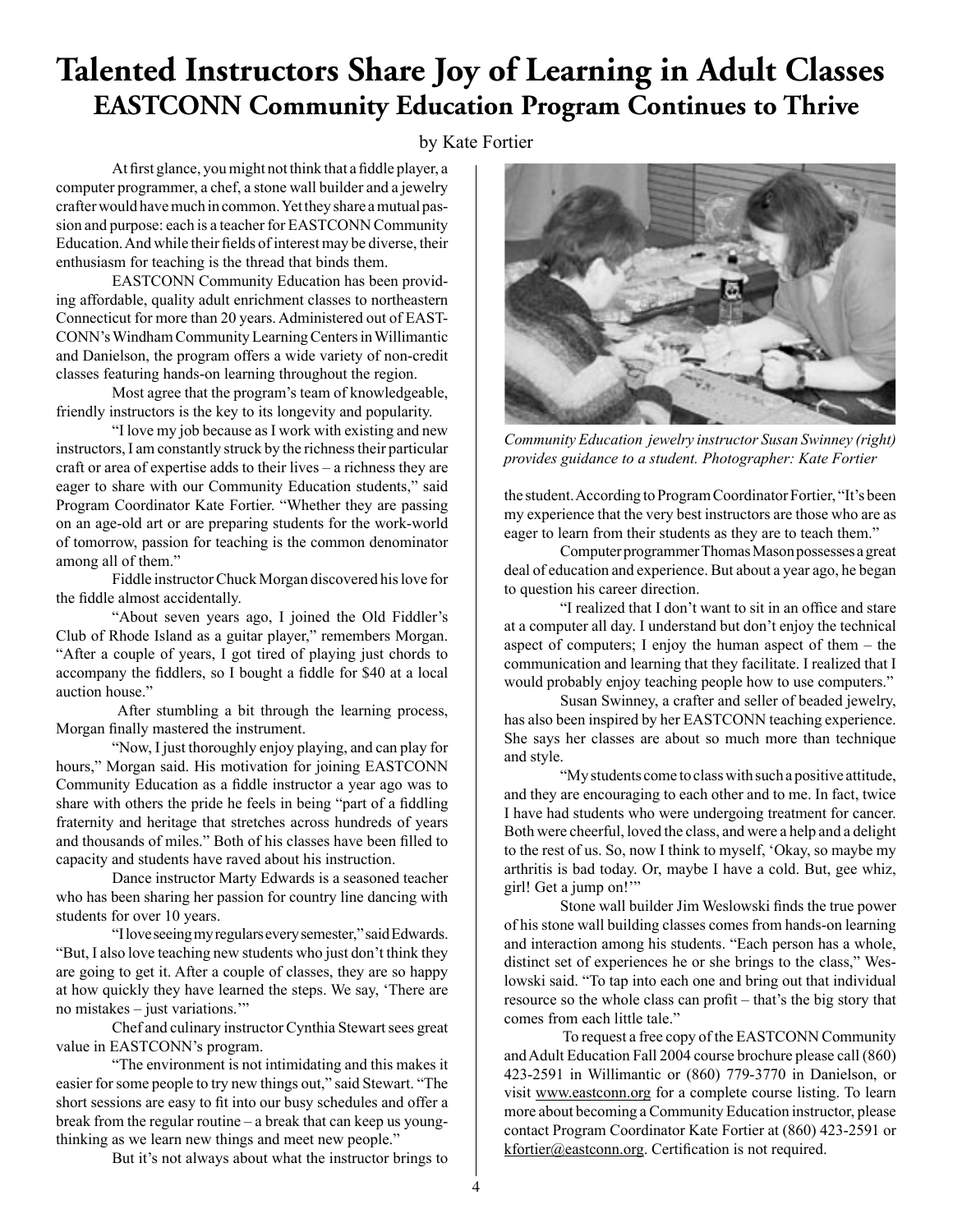### **Talented Young ACT Writers Are Recognized for Their Work**

By Lisa C. Taylor



*ACT student Andy Morrison, of Thompson, a winner of Hartford Stage's WRITE on!*

Five extraordinary young high school students from ACT: Arts at the Capitol Theater have been recognized for their writing talents during recent literary competitions across Connecticut. ACT is EASTCONN's arts magnet school in Willimantic.

Andy Morrison, a senior from Thompson recently won WRITE on!, a playwrighting competition sponsored by Hartford Stage Company. Morrison had to write a one-paragraph synopsis of a 10-minute play that he would

like to develop. The theme was "A Moment of Dignity." The Hartford Stage Company selected eight teen playwrights to spend a weekend at the theater developing their ideas with the help of acclaimed playwright Edwin Sanchez. Edwin Sanchez's play, *Diosa*, had its world premiere at Hartford Stage Company last spring.

Selected student plays will be read by professional actors at the Hartford Stage Company Brand: NEW Festival in June.

Andy enjoyed working on his play and also had an opportunity to share his efforts with Lezley Steele, the author of the Broadway play, *Hide and Seek*. Steele recently presented a workshop for the screenwriting and playwriting students at ACT.

Stephen Seaward, a senior from Thompson; Michelle Bold, a freshman from Plainfeld; Zane Roberts, a freshman from

### **PACE Peer Mediators Honored**

Members of the Connecticut National Guard traveled to the PACE high school in Columbia to honor 11 students who have successfully completed a year of training as peer mediators.

The students participated in formal training last fall at Camp Rowland. Classroom instruction was followed by a year of on-the-job training back at school, where students were called upon to mediate a variety of conficts.

James Potter, a therapist at the PACE Columbia School and the coordinator of the program, is both proud of the students as well as excited about the impact they have had on the school as a whole.

"We've seen a lot of changes," said Potter. "There are fewer suspensions and time away from class. As a result, there is more instructional time."

The greatest beneft, however, is that "students learned that they can resolve any of their own conficts using the mediation skills learned in this program," Potter said.

The PACE Columbia School serves students in grades 9 to 12 with signifcant social, emotional and behavioral problems. PACE stands for ProActive Cooperative Education.



*(L to R) Stephen Seaward, Zane Roberts, Devin McDonald and Michelle Bold were named Young Writers Awards fnalists.*

Hebron; and Devin McDonald, a freshman from Columbia (who attends Windham High) were named as fnalists the IMPAC-Connecticut State University Young Writers Awards.

Devin McDonald also won the Windham County regional prize of \$1,000 for her poem, "Yellow Lights," which she wrote in a poetry class taught by ACT instructor Lisa C. Taylor. Devin went to the state competition in Litchfeld this month where she competed against all the other regional winners for another \$1,000 prize**.** 

The IMPAC-CSU Young Writers Program is co-sponsored by the Connecticut Commission on the Arts, the Connecticut Library Association and the Litchfeld-Morris Rotary. It is the largest literary prize for young people in the state.

**[Editor's Note: Morrison, McDonald and Seaward also took top honors in the Windham Regional Arts Council Literary Contest earlier this year. See story in the January 2004**  *Connections.***]**



*Peer mediation honorees from PACE Columbia school pose with a member of the Connecticut National Guard (far right).*

 For more information about the PACE Peer Mediation Project, contact James Potter at 860-228-4317. For more information about PACE, contact Paul Rennick, EASTCONN Director of Student Services, at 860-455-0707 or prennick@eastconn.org.